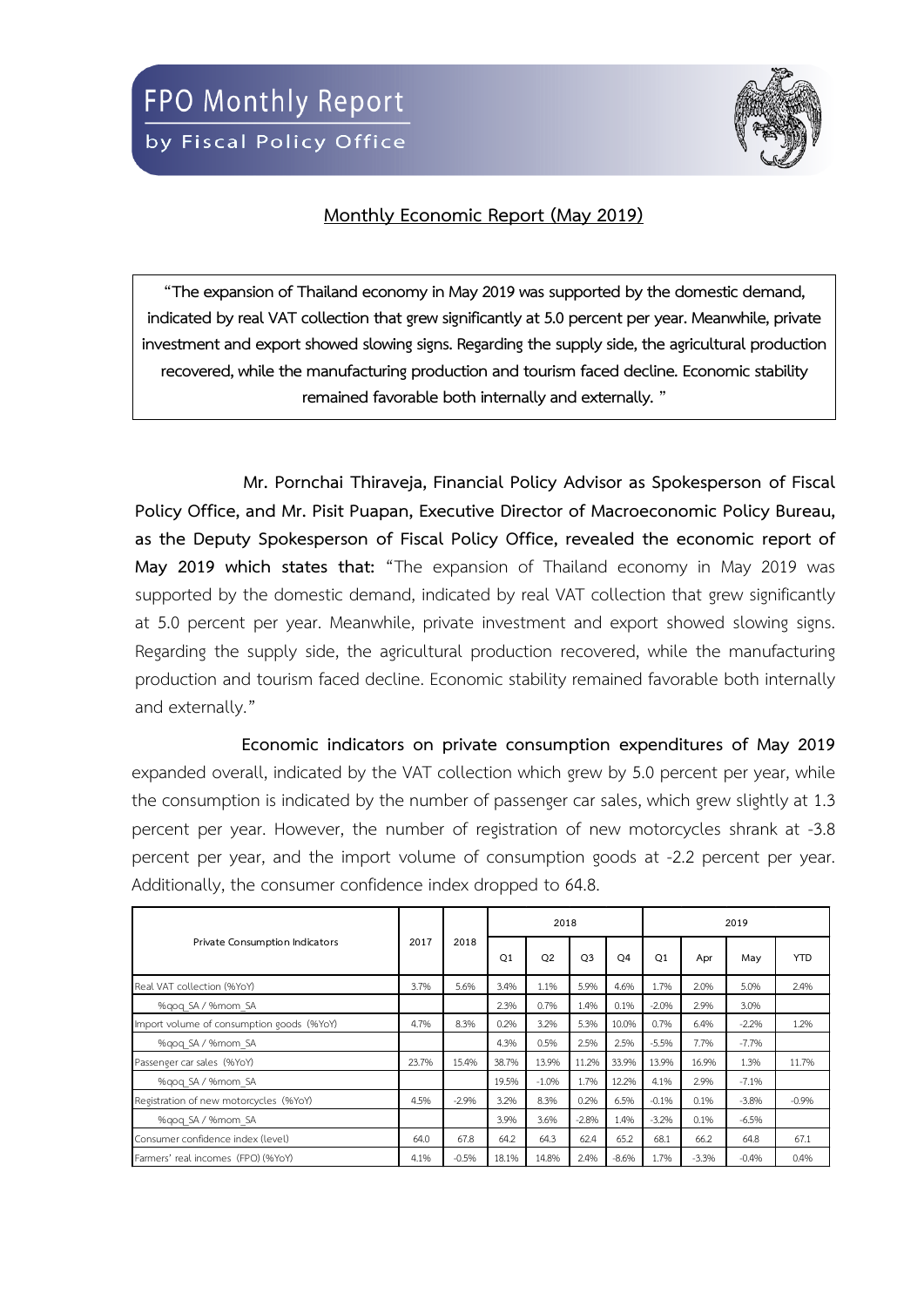**Economic indicators on private investment for May 2019 faced decline when compared with that of the same period in last year (y-o-y). However, it is revealed that many of the indicators grew when compared to last month (m-o-m).** Private investment in the machinery and equipment sector is indicated by the number of commercial car sales, which grew at 5.2 percent per year, due to the growth in sales of 1-ton pickup trucks. Meanwhile, the import volume of capital goods declined at -6.9 percent per year. Private investment in construction sector is indicated by the cement sales, which declined at -3.1 percent per year, and the real estate tax collection at -15.3 percent per year. However, the construction material price index grew slightly at 0.3 percent per year.

|                                          |         |       |                | 2018    |                |                | 2019           |          |          |            |  |
|------------------------------------------|---------|-------|----------------|---------|----------------|----------------|----------------|----------|----------|------------|--|
| Private Investment Indicators            | 2017    | 2018  | O <sub>1</sub> | Q2      | Q <sub>3</sub> | O <sub>4</sub> | O <sub>1</sub> | Apr      | May      | <b>YTD</b> |  |
| Machinery and equipment sector           |         |       |                |         |                |                |                |          |          |            |  |
| Import volume of capital goods (%YoY)    | 6.3%    | 3.5%  | 1.2%           | 9.8%    | 8.4%           | 6.2%           | $-9.5%$        | 1.6%     | $-6.9%$  | $-6.9%$    |  |
| %gog SA / %mom SA                        |         |       | 1.7%           | 1.6%    | 3.7%           | $-1.2%$        | $-6.1%$        | 5.3%     | $-3.6%$  |            |  |
| Commercial car sales (%YoY)              | 7.5%    | 22.2% | 5.3%           | 2.2%    | 12.8%          | 9.5%           | 9.5%           | 3.7%     | 5.2%     | 7.5%       |  |
| %gog SA / %mom SA                        |         |       | 6.3%           | $-0.5%$ | 5.4%           | $-1.5%$        | $-4.2%$        | 3.6%     | 1.4%     |            |  |
| Construction sector                      |         |       |                |         |                |                |                |          |          |            |  |
| Real estate tax collection (%YoY)        | $-0.9%$ | 13.7% | $-9.7%$        | $-8.4%$ | 12.3%          | 3.1%           | 5.8%           | $-20.0%$ | $-15.3%$ | $-3.6%$    |  |
| %gog SA / %mom SA                        |         |       | $-3.5%$        | 2.6%    | 5.8%           | $-1.4%$        | 3.7%           | $-12.2%$ | 4.5%     |            |  |
| Cement sales (%YoY)                      | 1.3%    | 4.9%  | 0.5%           | $-1.6%$ | 3.5%           | 3.1%           | $-3.0%$        | $-5.4%$  | $-3.1%$  | $-3.4%$    |  |
| %gog SA / %mom SA                        |         |       | 3.1%           | $-3.1%$ | 0.9%           | 2.1%           | $-6.7%$        | 2.9%     | 4.3%     |            |  |
| Construction material price index (%YoY) | 1.9%    | 2.6%  | 2.0%           | $-1.0%$ | 3.0%           | 3.6%           | 0.0%           | 0.7%     | 0.3%     | 0.2%       |  |

**Regarding the fiscal sector, the total government expenditure** for May 2019 was at 171.8 billion baht, categorized as the following: annual expenditure at 161.3 billion baht, current expenditure at 128.4 billion baht, capital expenditure at 33.0 billion baht, and carry-over budget at 10.4 billion baht.

| <b>Fiscal Sector Indicators</b> |         |         |               |               | FY2018        |               | FY2019        |               |          |          |             |  |  |  |
|---------------------------------|---------|---------|---------------|---------------|---------------|---------------|---------------|---------------|----------|----------|-------------|--|--|--|
| (Billion Baht)                  | FY2017  | FY2018  | Q1/<br>FY2018 | Q2/<br>FY2018 | Q3/<br>FY2018 | Q4/<br>FY2018 | Q1/<br>FY2019 | Q2/<br>FY2019 | Apr      | May      | <b>FYTD</b> |  |  |  |
| Total Expenditure               | 2,890.5 | 3,007.2 | 967.5         | 630.7         | 738.4         | 670.6         | 963.7         | 730.2         | 262.7    | 171.8    | 2,128.4     |  |  |  |
| (96YoY)                         | 3.0%    | 4.0%    | $-0.2%$       | $-0.9%$       | 13.3%         | 5.9%          | $-0.4%$       | 15.8%         | 6.6%     | $-9.4%$  | 4.6%        |  |  |  |
| Annual Expenditure              | 2,686.6 | 2,792.1 | 897.8         | 572.8         | 695.6         | 625.9         | 893.0         | 669.2         | 211.9    | 161.3    | 1,935.4     |  |  |  |
| (96YoY)                         | 4.2%    | 3.9%    | 2.5%          | $-0.7%$       | 11.3%         | 2.8%          | $-0.5%$       | 16.8%         | $-10.5%$ | $-6.4%$  | 3.0%        |  |  |  |
| Current Expenditure             | 2,305.8 | 2,411.8 | 810.6         | 479.2         | 603.7         | 518.3         | 817.7         | 569.0         | 186.0    | 128.4    | 1,701.1     |  |  |  |
| (96YoY)                         | 4.1%    | 4.6%    | 3.4%          | 0.3%          | 11.5%         | 3.1%          | 0.9%          | 18.8%         | $-12.0%$ | $-10.1%$ | 3.5%        |  |  |  |
| Capital Expenditure             | 380.8   | 380.3   | 87.2          | 93.6          | 91.9          | 107.6         | 75.2          | 100.2         | 25.9     | 33.0     | 234.4       |  |  |  |
| (96YoY)                         | 4.4%    | $-0.1%$ | $-5.4%$       | $-5.2%$       | 10.0%         | 1.3%          | $-13.7%$      | 7.0%          | 2.3%     | 11.1%    | $-0.6%$     |  |  |  |
| Carry-over budget (last year)   | 204.0   | 215.1   | 69.7          | 57.9          | 42.8          | 44.7          | 70.8          | 61.0          | 50.8     | 10.4     | 193.0       |  |  |  |

**External demand in May 2019 continued to shrink.** The total export in form of US dollar declined at -5.8 percent per year, export to China at -7.2 percent per year, and export to ASEAN countries at -10.2 percent per year. However, the export to USA grew at 7.8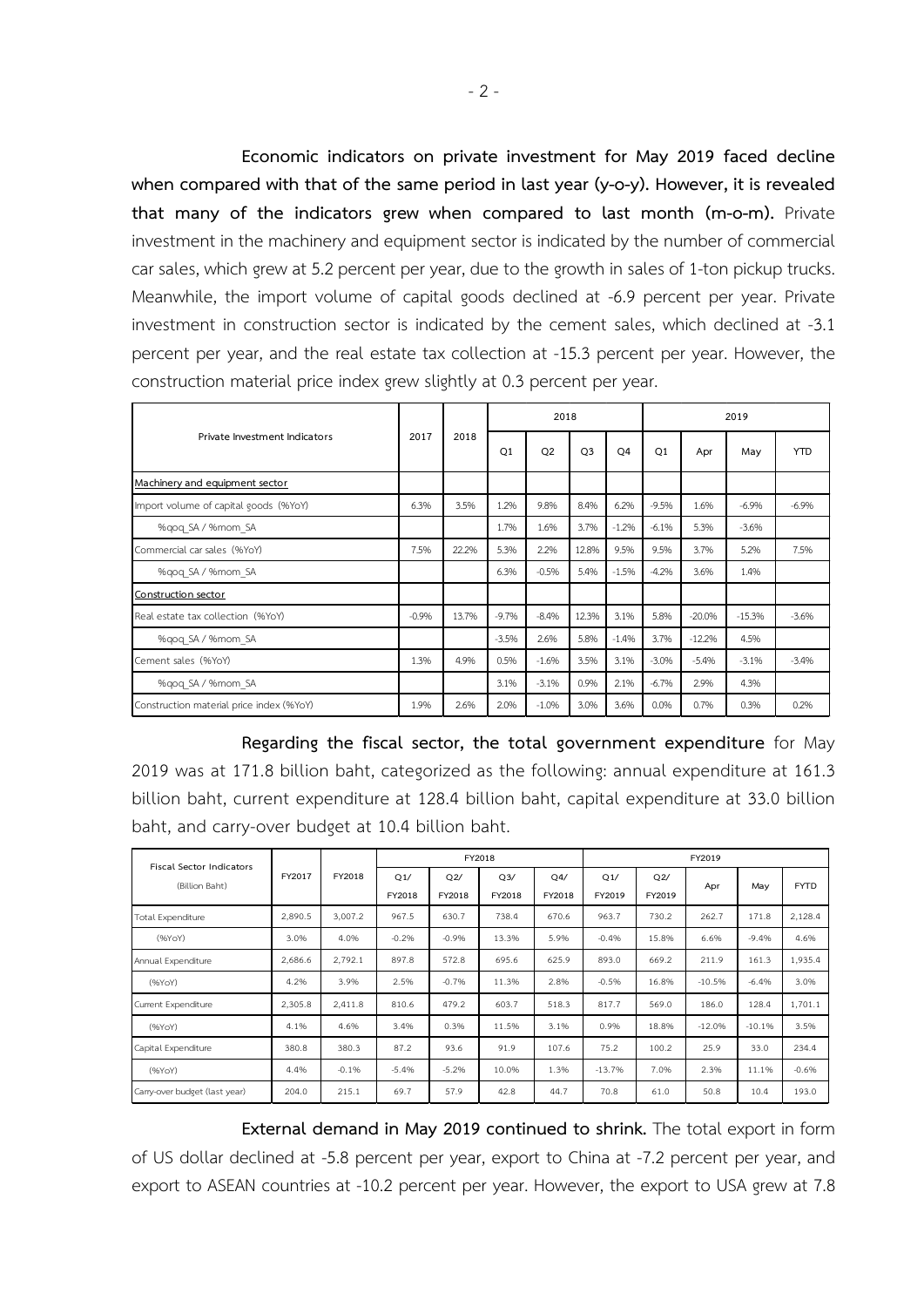|                     | Share  | 2017    | 2018    |       |          | 2018           |          | 2019     |          |          |            |  |
|---------------------|--------|---------|---------|-------|----------|----------------|----------|----------|----------|----------|------------|--|
| Export              |        |         |         | Q1    | Q2       | Q <sub>3</sub> | Q4       | Q1       | Apr      | May      | <b>YTD</b> |  |
| <b>Total Export</b> | 100.0% | 9.9%    | 6.7%    | 11.7% | 10.9%    | 3.0%           | 2.0%     | $-1.6%$  | $-2.6%$  | $-5.8%$  | $-2.7%$    |  |
| China               | 12.0%  | 24.0%   | 2.3%    | 2.6%  | 15.8%    | $-2.8%$        | $-4.6%$  | $-9.2%$  | $-5.0%$  | $-7.2%$  | $-7.9%$    |  |
| U.S.A               | 11.1%  | 8.5%    | 5.4%    | 9.1%  | 6.7%     | 0.0%           | 6.7%     | 32.2%    | 4.7%     | 7.8%     | 21.8%      |  |
| Japan               | 9.9%   | 7.7%    | 13.0%   | 24.7% | 11.3%    | 8.7%           | 8.4%     | $-1.6%$  | 0.0%     | $-4.4%$  | $-1.9%$    |  |
| <b>EU</b>           | 9.0%   | 8.1%    | 5.0%    | 10.6% | 11.2%    | 2.5%           | $-3.7%$  | $-6.5%$  | $-5.2%$  | $-8.6%$  | $-6.7%$    |  |
| Australia           | 5.1%   | 3.5%    | 2.9%    | 13.8% | 10.3%    | $-3.3%$        | $-7.2%$  | $-11.6%$ | $-2.5%$  | $-17.0%$ | $-11.3%$   |  |
| Vietnam             | 5.1%   | 22.9%   | 11.8%   | 18.5% | 6.7%     | 13.1%          | 10.1%    | 6.0%     | 12.7%    | 0.8%     | 6.1%       |  |
| Hong Kong           | 5.0%   | 7.2%    | 1.8%    | 1.4%  | 9.5%     | 2.7%           | $-6.2%$  | $-13.6%$ | 0.5%     | $-3.2%$  | $-9.2%$    |  |
| Malaysia            | 4.6%   | 7.4%    | 12.4%   | 15.4% | 12.1%    | 19.3%          | 3.5%     | $-3.2%$  | 2.2%     | $-13.4%$ | $-4.4%$    |  |
| Indonesia           | 4.0%   | 8.2%    | 13.9%   | 20.1% | 9.7%     | 17.5%          | 8.7%     | $-8.9%$  | $-11.7%$ | $-29.3%$ | $-13.9%$   |  |
| Singapore           | 3.7%   | 0.8%    | 13.6%   | 12.3% | $-7.6%$  | 24.9%          | 29.2%    | $-10.9%$ | $-1.6%$  | $-1.5%$  | $-7.4%$    |  |
| Middle East         | 3.4%   | $-1.8%$ | $-5.0%$ | 10.8% | $-10.3%$ | $-5.4%$        | $-13.7%$ | $-7.0%$  | $-8.9%$  | $-6.1%$  | $-7.1%$    |  |
| Philippines         | 3.1%   | 8.6%    | 13.7%   | 14.0% | 23.2%    | 23.3%          | $-3.2%$  | $-7.7%$  | $-14.3%$ | $-12.0%$ | $-9.8%$    |  |
| Africa              | 3.0%   | 10.9%   | 9.7%    | 20.7% | 20.1%    | 4.1%           | $-2.9%$  | $-4.1%$  | $-1.7%$  | $-4.8%$  | $-3.8%$    |  |
| India               | 3.0%   | 25.7%   | 17.3%   | 31.7% | 27.3%    | 13.8%          | $-0.2%$  | 2.1%     | 3.4%     | 4.4%     | 2.8%       |  |
| South Korea         | 1.9%   | 14.4%   | 4.9%    | 5.3%  | 11.1%    | 2.1%           | 0.8%     | $-5.3%$  | $-0.6%$  | 4.6%     | $-2.2%$    |  |
| Taiwan              | 1.6%   | 19.0%   | $-1.3%$ | 11.4% | 1.5%     | $-11.2%$       | $-5.5%$  | $-14.4%$ | $-1.2%$  | $-3.6%$  | $-9.6%$    |  |
| PS. ASEAN-9         | 27.1%  | 8.9%    | 14.7%   | 14.8% | 12.8%    | 22.3%          | 9.4%     | $-4.3%$  | 0.9%     | $-10.2%$ | $-4.6%$    |  |
| PS. ASEAN-5         | 15.5%  | 6.1%    | 13.4%   | 15.7% | 8.2%     | 21.0%          | 9.0%     | $-7.5%$  | $-5.8%$  | $-14.3%$ | $-8.7%$    |  |
| PS. Indochina-4     | 11.6%  | 12.9%   | 16.6%   | 13.6% | 19.8%    | 24.2%          | 9.9%     | 0.2%     | 10.0%    | $-4.7%$  | 0.9%       |  |

percent per year. The **total import** shrank at -0.6 percent per year, and the international trade of Thailand recovered with the surplus of 0.2 billion US dollar.

**Supply- side indicators in May 2019 revealed that the agricultural production recovered, while the manufacturing production and tourism faced decline.** The agricultural production index grew at 0.6 percent per year, while the manufacturing production index shrank at -4.0 percent per year. Thai industries Sentiment index rised slightly from last month, at 95.9. Regarding the tourism sector, the number of inbound foreign tourists in May 2019 was 2.73 million, a decline at -1.0 percent per year, particularly due to the decline in Chinese tourists. This resulted in the total revenue from foreign tourists at 134,560 million baht, a decline at -1.0 percent per year. However, the tourism sector was supported by the number of tourists from some countries, such as Malaysia, India, Japan, which grows steadily.

|                                                |      |      |      | 2018           |                |         | 2019    |         |         |            |  |
|------------------------------------------------|------|------|------|----------------|----------------|---------|---------|---------|---------|------------|--|
| Supply Side Indicators                         | 2017 | 2018 | Q1   | Q <sub>2</sub> | O <sub>3</sub> | Q4      | Q1      | Apr     | May     | <b>YTD</b> |  |
| Agricultural Production Index (%YoY)           | 7.0% | 5.9% | 7.4% | 16.6%          | 16.9%          | $-2.3%$ | 2.9%    | $-1.4%$ | 0.6%    | 1.7%       |  |
| Manufacturing Production Index (%YoY)          | 1.8% | 3.6% | 0.6% | 0.8%           | 2.0%           | 3.9%    | $-1.2%$ | 1.5%    | $-4.0%$ | 5.7%       |  |
| Thai Industries Sentiment Index (TISI) (level) | 86.3 | 91.6 | 87.0 | 85.5           | 85.2           | 87.3    | 95.2    | 95.0    | 95.9    | 95.3       |  |
| Number of Inbound Foreign Tourists (%YoY)      | 9.4% | 7.5% | 2.0% | 9.0%           | 7.7%           | 20.2%   | 1.8%    | 3.3%    | $-1.0%$ | 1.6%       |  |
| %gog SA / %mom SA                              |      |      | 9.5% | 6.0%           | 3.8%           | 0.9%    | 0.5%    | 0.8%    | $-4.4%$ |            |  |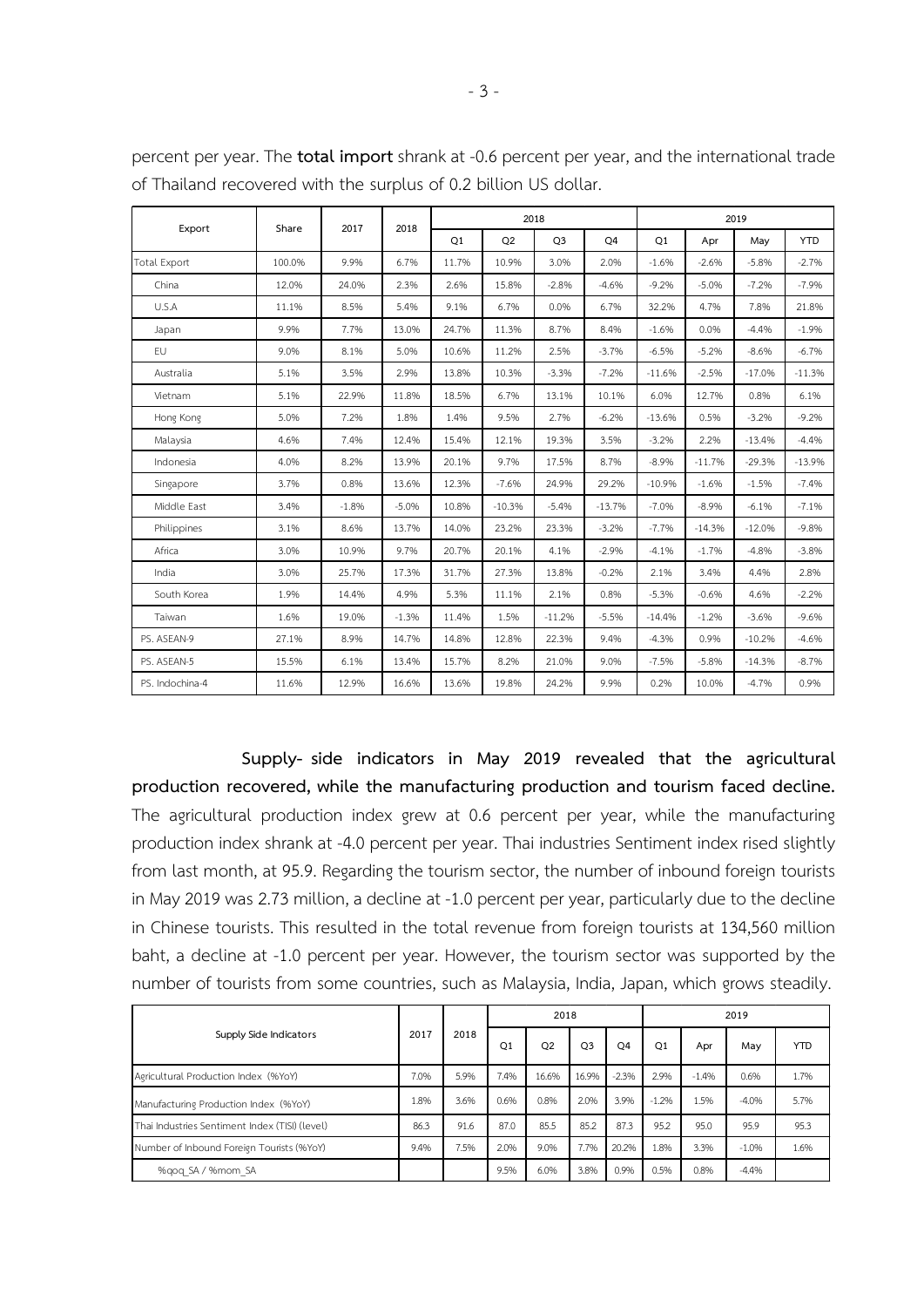**Internal economic stability in May 2019 remained robust and favourable**, indicated by the headline inflation at 1.1 percent per year, and the core inflation at 0.5 percent per year. The unemployment rate was at 1.1 percent per year. The public debt per GDP at the end of April 2019 was at 42.0 per GDP. The external economy is at stable level, and capable of tackling the risk factors from global economy. This is indicated by the Internation Reserves Position at the end of May 2019, which is at 210.0 bullion USD.

|                                                            |              |       |                | 2018           |                |                | 2019           |       |       |            |  |
|------------------------------------------------------------|--------------|-------|----------------|----------------|----------------|----------------|----------------|-------|-------|------------|--|
| Macroeconomic stability indicators                         | 2017<br>2018 |       | O <sub>1</sub> | Q <sub>2</sub> | O <sub>3</sub> | O <sub>4</sub> | O <sub>1</sub> | Apr   | May   | <b>YTD</b> |  |
| <b>Internal Stability</b>                                  |              |       |                |                |                |                |                |       |       |            |  |
| Unemployment rate (%)                                      | 1.2%         | 1.1%  | 1.2%           | 1.2%           | 1.2%           | 1.1%           | 0.9%           | 1.0%  | 1.1%  | 1.0%       |  |
| Producer price index (%YoY)                                | 0.7%         | 0.4%  | 3.2%           | 0.1%           | $-0.5%$        | 0.0%           | $-0.4%$        | 0.7%  | 0.0%  | $-0.1%$    |  |
| Headline inflation (%YoY)                                  | 0.7%         | 1.1%  | 1.3%           | 0.1%           | 0.4%           | 0.9%           | 0.7%           | 1.2%  | 1.1%  | 0.9%       |  |
| Core inflation (%YoY)                                      | 0.6%         | 0.7%  | 0.7%           | 0.5%           | 0.5%           | 0.6%           | 0.6%           | 0.6%  | 0.5%  | 0.6%       |  |
| Public debt (% of GDP)                                     | 41.2%        | 41.9% | 41.7%          | 41.3%          | 41.9%          | 41.2%          | 41.8%          | 42.1% | N/A   | 42.1%      |  |
| <b>External Stability</b>                                  |              |       |                |                |                |                |                |       |       |            |  |
| Current Account Balance (Billion USD)                      | 50.2         | 35.2  | 15.2           | 7.8            | 14.9           | 12.4           | 14.6           | 1.8   | N/A   | 1.8        |  |
| International Reserves Position (Billion USD)              | 202.6        | 205.6 | 180.9          | 185.6          | 199.3          | 202.6          | 212.2          | 210.5 | 210.0 | 210.0      |  |
| Net Forward (Billion USD)                                  | 36.7         | 33.7  | 26.6           | 31.3           | 31.2           | 36.7           | 32.6           | 34.0  | 35.1  | 35.1       |  |
| International reserves to short term external debt (times) | 3.3          | 3.3   | 3.2            | 3.3            | 3.1            | 2.9            | 3.4            | 3.5   | N/A   | 3.5        |  |